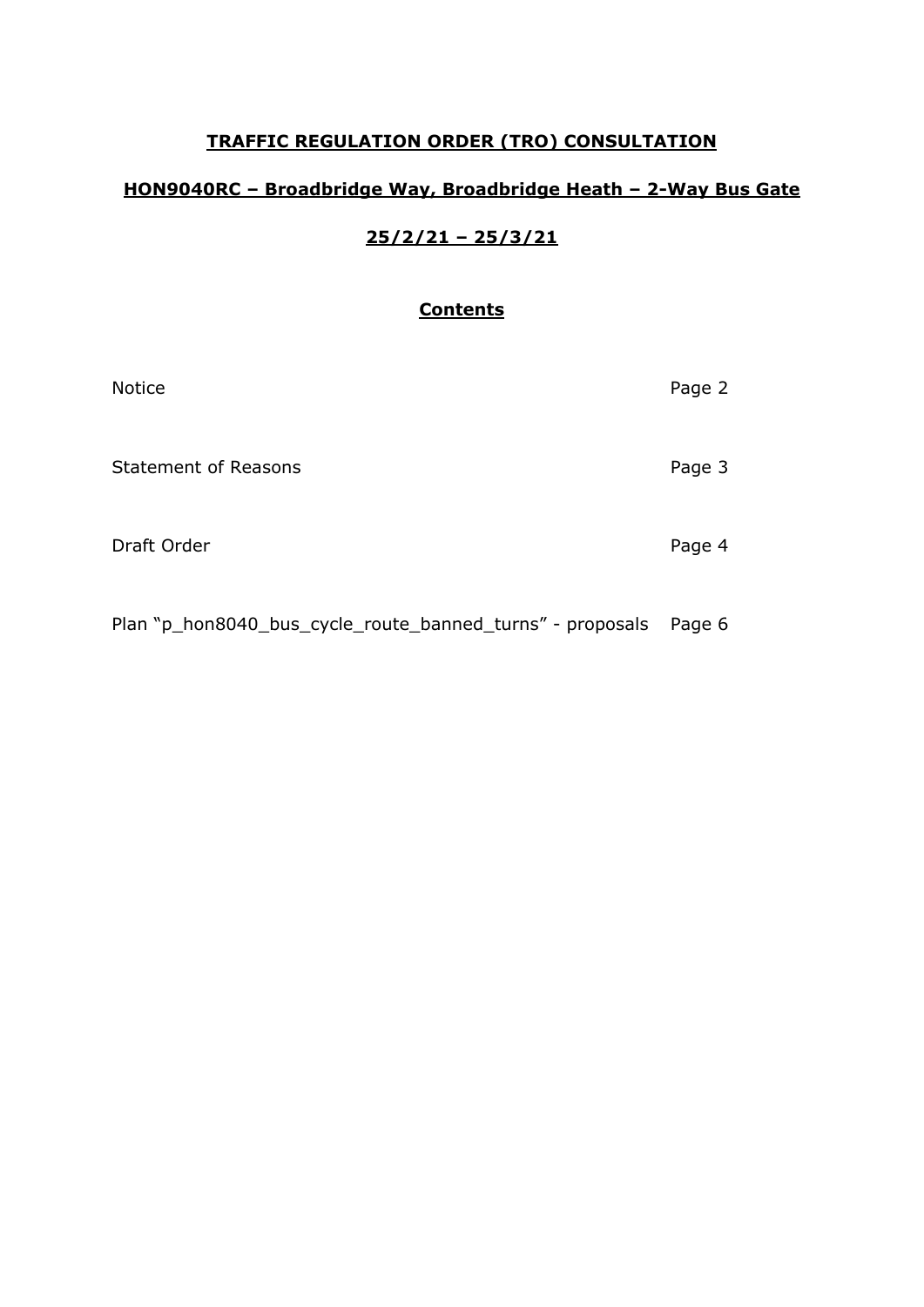#### **WEST SUSSEX COUNTY COUNCIL (BROADBRIDGE HEATH: BROADBRIDGE WAY) (PROHIBITION OF VEHICULAR TRAFFIC) ORDER 202\***

**NOTICE** is hereby given that West Sussex County Council propose to make a permanent Order under the provisions of the Road Traffic Regulation Act 1984, the effect of which will be to allow buses and pedal cycles only to travel either direction along Broadbridge Way between the eastern arm of Sargent Way and the central square

The consultations for these proposals will start on 25 February 2021 and, AT THAT TIME, full details of the proposals in this Notice can be viewed on our [website](https://www.westsussex.gov.uk/roads-and-travel/traffic-regulation-orders/) [www.westsussex.gov.uk/tro.](http://www.westsussex.gov.uk/tro) The website includes a response form for comments or objections.

Due to current social distancing requirements, paper copies of documents will not be available to view in council offices or libraries. People without access to a computer who wish to view details of the scheme should telephone the West Sussex County Council Contact Centre on 01243 642105 to receive the documents by post.

Any objections or comments about these proposals must be received by 25 March 2021. These may be sent via the response form on the website, in writing to: TRO Team, West Sussex County Council, The Grange, Tower Street, Chichester, PO19 1RH; or by e-mail to: [tro.team@westsussex.gov.uk.](mailto:tro.team@westsussex.gov.uk) All correspondence should be addressed to the undersigned, quoting the reference TRO/HON8040/RC. Only correspondence including a full name and address will be considered.

Dated this 25 February 2021

 Director of Law & Assurance County Hall Chichester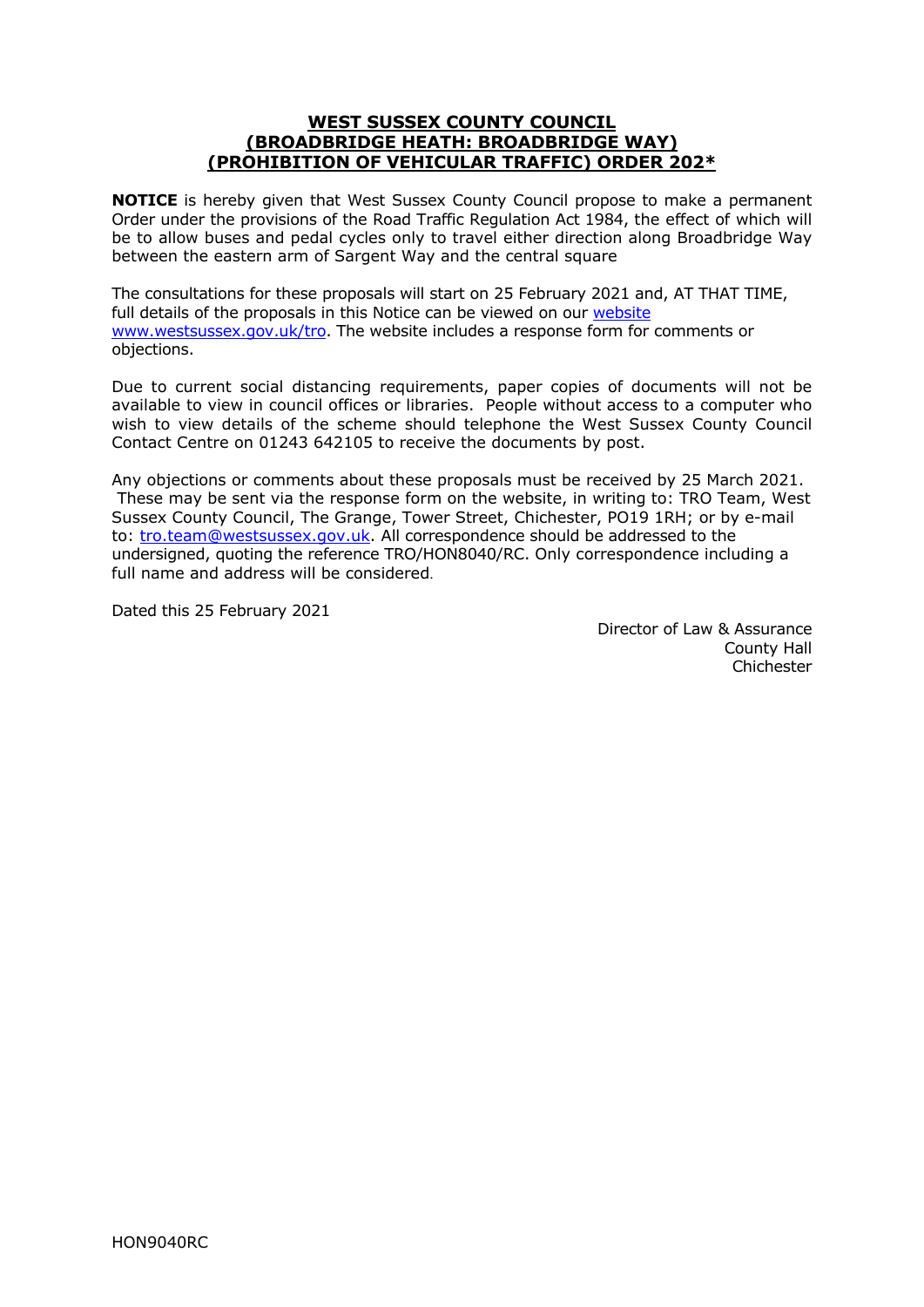#### **WEST SUSSEX COUNTY COUNCIL (BROADBRIDGE HEATH: BROADBRIDGE WAY) (PROHIBITION OF VEHICULAR TRAFFIC) ORDER 2021**

### **STATEMENT OF REASONS FOR PROPOSING TO MAKE THE ORDER**

The County Council in exercise of their powers under the Road Traffic Regulation Act 1984, propose to introduce a permanent Order the effect of which will be to allow buses and pedal cycles only to travel either direction along Broadbridge Way between the eastern arm of Sargent Way and the central square.

The former A264, Broadbridge Way, was downgraded to be used as a route for buses and cycles only as part of the planning permission for Wickhurst Green.

Buses and cycles have been permitted to travel westbound on the section of Broadbridge Way between the eastern arm of Sargent Way and the central square.

Following representations in the local community WSCC are proposing to permit buses and cycles to also travel eastbound on this length of road to enable provision of an eastbound bus service.

This will encourage and promote use of sustainable and public transport.

This Order is proposed for facilitating the passage on road of any class of traffic and for preserving or improving the amenities of the area through which the road runs.

Drawing "South Broadbridge Neighbourhood Centre Proposed Bus Route and Banned Manoeuvres (08.02.2021)" shows the length of road, which is the subject of the proposed Order.

Director of Law & Assurance County Hall Chichester

March 2021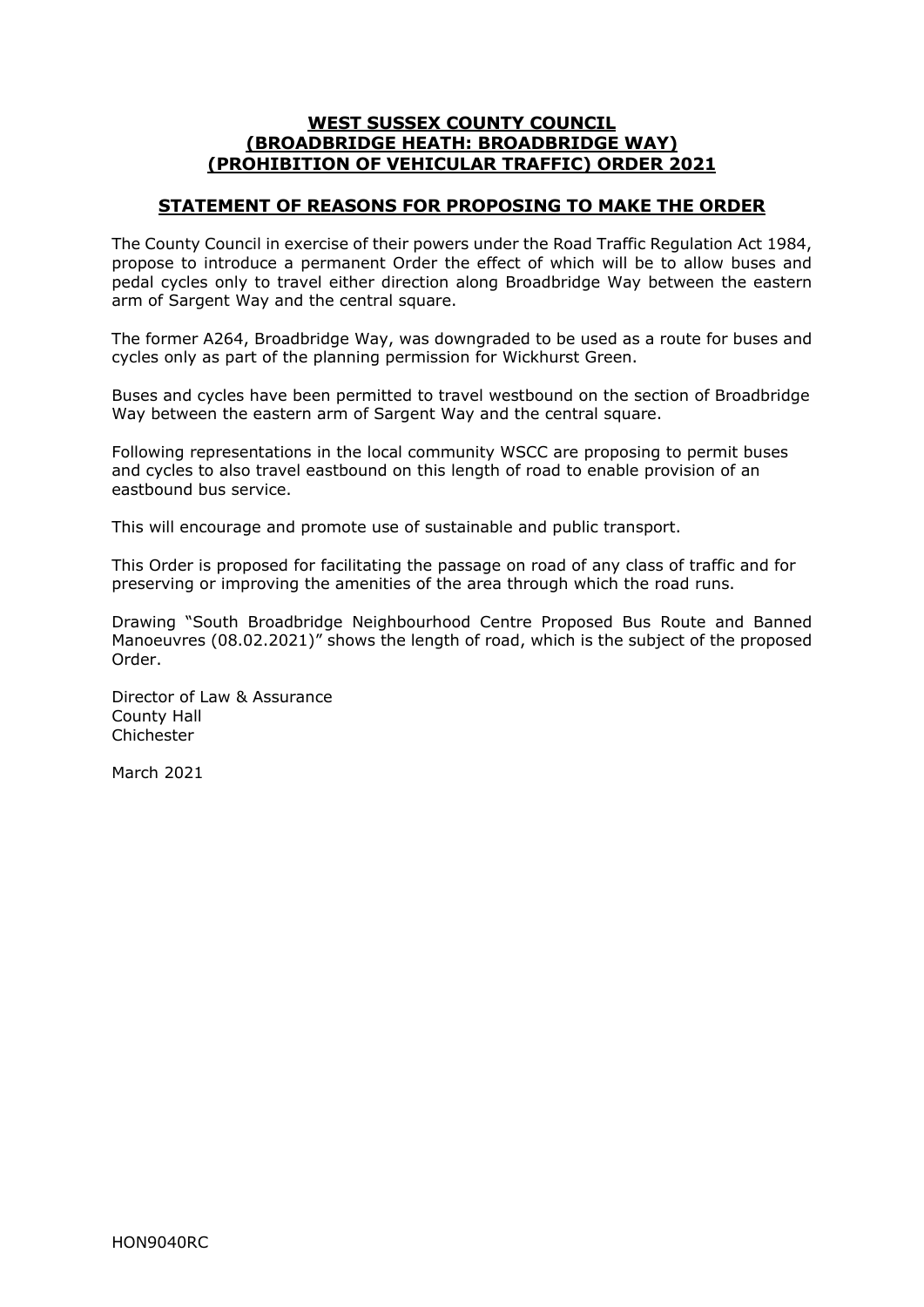#### **WEST SUSSEX COUNTY COUNCIL (BROADBRIDGE HEATH: BROADBRIDGE WAY) (PROHIBITION OF VEHICULAR TRAFFIC) ORDER 202\***

West Sussex County Council in exercise of their powers under Sections 1 (1) 2 (1) and (2) and 4 (1) of the Road Traffic Regulation Act 1984 ("the Act"), and Part IV of Schedule 9 of the Act and of all other enabling powers, and after consultation with the chief officer of police in accordance with Part III and Part IV of Schedule 9 to the Act hereby make the following Order:-

### **PART I GENERAL**

#### **Commencement & Citation**

- 1. This Order shall come into operation on the x day of x 2021 and may be cited as "West Sussex County Council (Horsham: Broadbridge Way) (Prohibition of Vehicular Traffic) Order 2021."
- 2. The Order specified in the First Schedule to this Order is hereby revoked

#### **Interpretation**

3. (1) In this Order –

 "pedal cycle" means a bicycle, tricycle or cycle having four or more wheels not being in any case a motor cycle;

 "public service vehicle" has the same meaning as in section 1 of the Public Passenger Vehicles Act 1981;

 "vehicle" has the same meaning as that assigned to "motor vehicle" in Section 136(1) of the Act.

 (2) Except where otherwise stated any reference in this Order to a numbered Article or Schedule is a reference to the Article or Schedule bearing that number in this Order.

#### **PART II PROHIBITION OF DRIVING PROVISIONS**

- 4. Save as provided in Articles 5 and 6 of this Order no person shall cause or permit any motor vehicle to proceed along the length of road specified in the Second Schedule to this Order at any time.
- 5. Nothing in Article 4 shall apply to a public service vehicle or cycle proceeding in the length of road specified in the Second Schedule
- 6. Nothing in Article 4 shall apply in respect of a motor vehicle being used:-
	- (a) for ambulance, fire brigade or police purposes in the event of an emergency; or
	- (b) (with the prior permission of the highway authority) in connection with the laying, erection, inspection, maintenance, alteration. repair, renewal or removal on or near the said road of any sewer main pipe conduit wire cable or other apparatus for the supply of gas water electricity or of any telecommunications apparatus as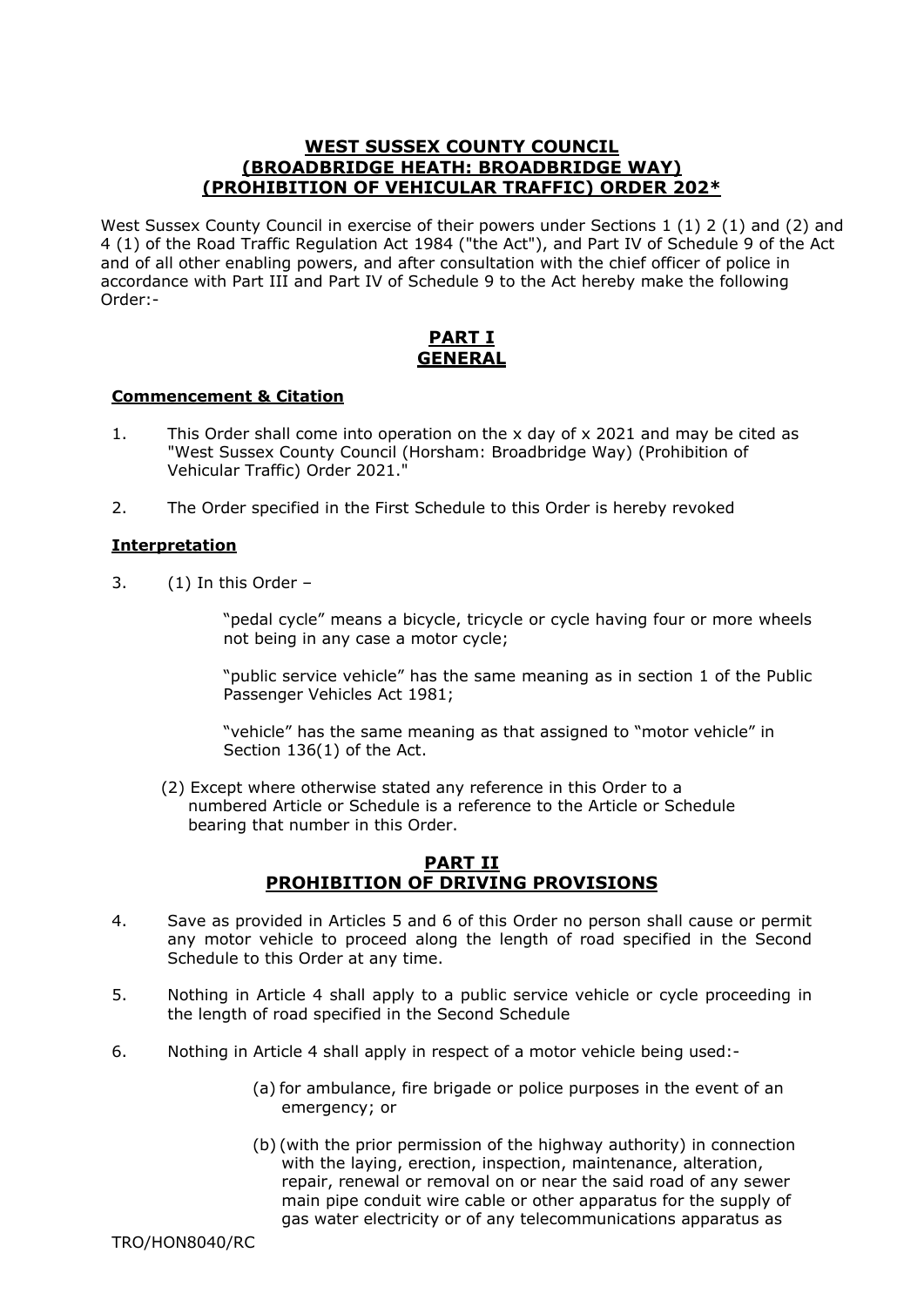defined in Schedule 2 of the Telecommunications Act 1984 resulting from works or an emergency; or

- (c) with the permission or upon the direction of a police constable in uniform or traffic warden; or
- (d) in the service of a local authority in pursuance of its statutory powers or duties
- 7. The prohibitions imposed by this Order shall be in addition to and not in derogation from any restriction imposed by any regulations made or having effect as if made under the Act or by or under an enactment.

#### **FIRST SCHEDULE Part of Order to be revoked**

#### Order

# **Extent of revocation**

West Sussex County Council (Horsham: Second Schedule Broadbridge Way) (Prohibition of Vehicular Traffic & Prohibited Turns) Order 2020

### **SECOND SCHEDULE (Prohibition of driving)**

THE COMMON SEAL of WEST SUSSEX  $)$ COUNTY COUNCIL was hereto affixed )

 ) )

 ) the day of  $\left( \begin{array}{ccc} 0 & 0 & 0 \\ 0 & 0 & 0 \\ 0 & 0 & 0 \\ 0 & 0 & 0 \end{array} \right)$  (L.S.) in the presence of:

 ) Authorised Signatory (1999)

Broadbridge Way between east arm of Sargent Way and central square